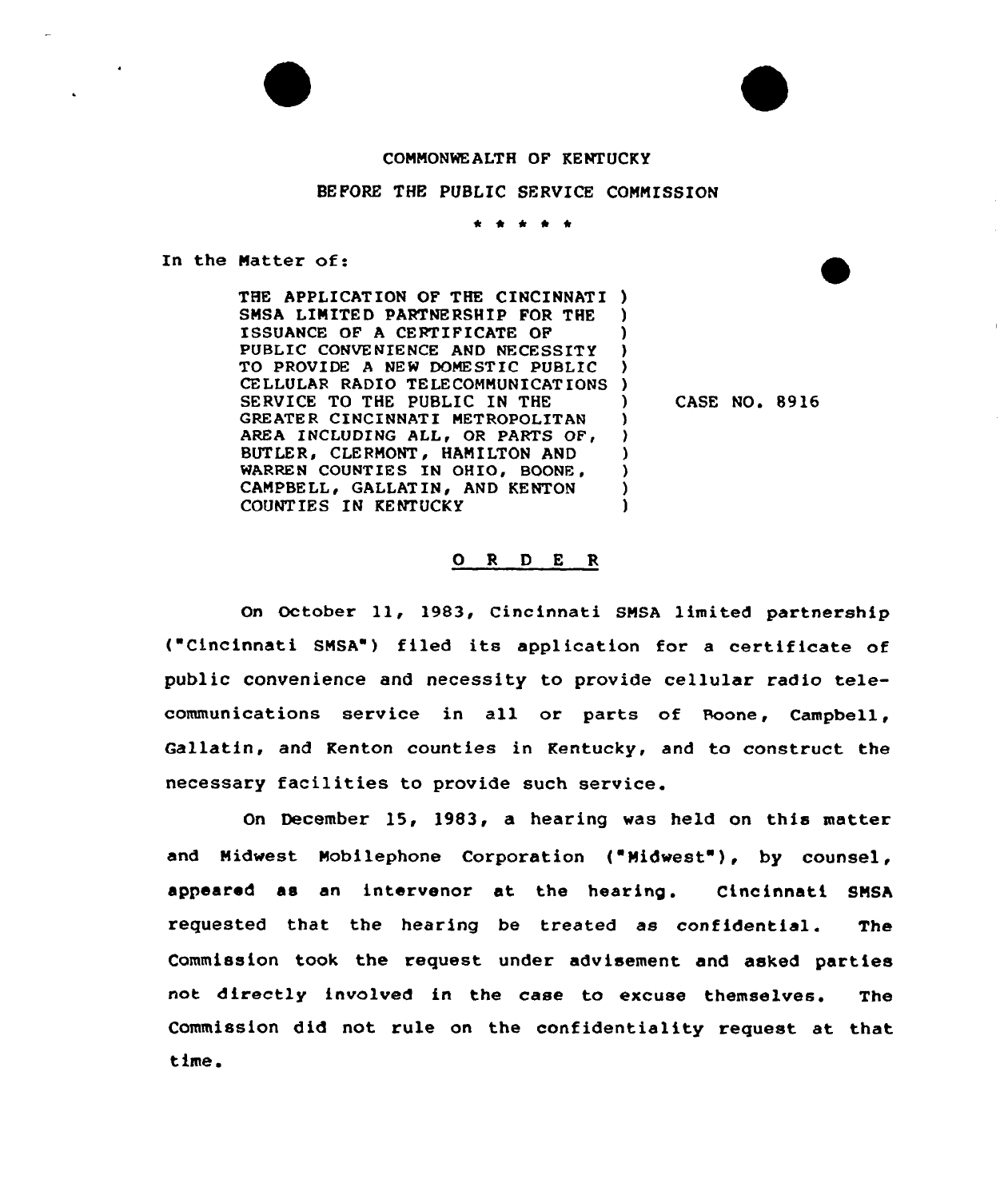### Discussion

Traditionally, mobile phone systems have been based upon a single high power transmitter with high antenna elevation in order to cover a relatively large (20-25 mile radius) service In such a system the frequencies, or channels, cannot be area. reused within 60-100 miles of the transmitter due to co-channel interference effects. Because of this, the assigned frequencies can be used only once within a typical service area.

The cellular concept of a mobile telephone system is based upon the placement and coordination of multiple low power transmitters within a service area. Each of these transmitters covers <sup>a</sup> relatively small sub-area (or cell) of the total cellular service area. By limiting the transmitter coverage area, the allocated frequency spectrum can be used more efficiently through frequency reuse. Each frequency may be reused many times throughout the service area without producing co-channel interference effects. Therefore, cellular systems allow many more calls on the assigned frequencies within a given service area. As a subscriber moves through the service area, the cellular system will constantly monitor signal strength and, when appropriate, the system will change the transmission from one cell to another. This process takes about 0.2 seconds and is not noticeable by the subscriber.

The system located in Cincinnati/Northern Kentucky is designed to use all of the voice radio channels allocated by the Federal Communications Commission ("FCC") for use by the wire line common carriers in the 800 HHx hand. The system is also

 $-2-$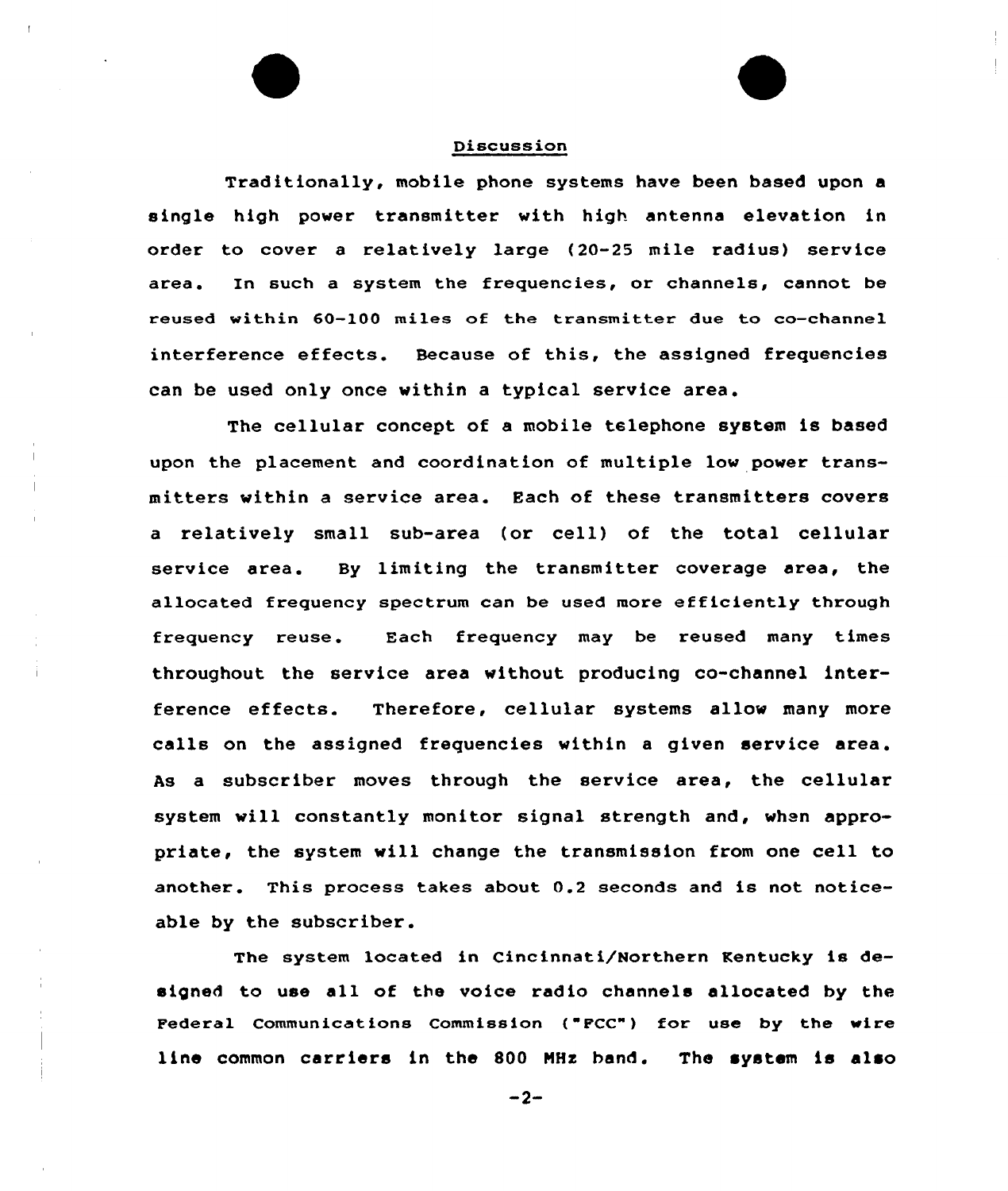designed so that as customer demand grows, cell reduction may occur to accommodate a large number of customers within the allocated spectrum. Growth will be accomplished by first adding channels to cells where measurements indicate that traffic load begins to approach design limits (2 percent Blocking Probability). When necessary, cell splitting, which creates smaller cells within the larger original cells to permit closer reuse of frequencies, will be implemented.

The design of the system covered by the application calls for <sup>a</sup> grid af cells separated into repeating groups of seven cells in each group. The number of cells per group is determined by co-channel interference considerations. Research in the cellular telephone area has shown that a ratio of the distance between co-channel cell centers to the radius of the cell of approximately 4.6 provides a good quality of system operation. This criterion was used in the design of the Cincinnati/Northern Kentucky system to ensure good quality of service.

The Cincinnati/Northern Kentucky system contains 21 channel sets, with each set containing 15 voice channels and <sup>1</sup> control channel. Each channel in <sup>a</sup> given set is separated by 21 other channels or 0.63 MHz (each channel being separated by 0.030 MHz). This is done to prevent cross channel interference within <sup>a</sup> given cell.

There will be four antenna sites located in Northern Kentucky initially. In Boone county, Kentucky, .9 miles northeast of the intersection af Graves Road and 1-75, there will be a 167-foot antenna. This site will contain three Western Electric

 $-3-$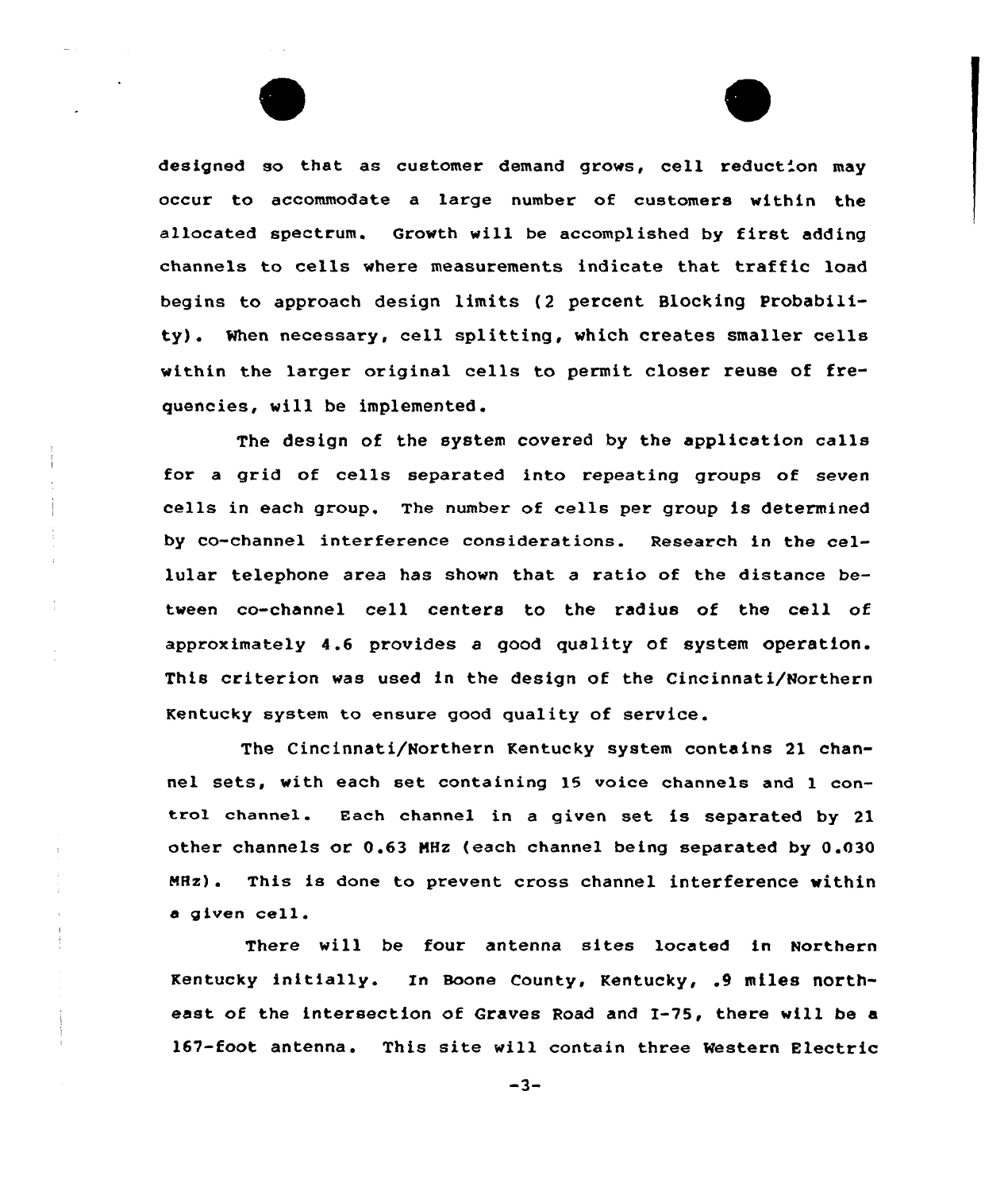CMP-1 voice transmitters and two Western Electric CMP-1 control transmitters. This site will operate on frequency sets 2, 9, and 16. The voice channels vill have an effective radiated power ("ERP") of 100 watts. The control channel will have an ERP of 52.5 watts. Also in Boone County, Kentucky, one mile vest of the intersection of US 42 and Long Branch Road there will be a 167 foot antenna. This site vill contain four Western Electric CMP-1 voice transmitters and two Western Electric CMP-1 control transmitters, and will operate on frequency sets 3, 10 and 17. The voice channels will have an ERP of 100 watts and the control channels will have an ERP of 52.5 watts. In Kenton County, Kentucky, in the immediate vicinity of the intersection of Grandview Drive and Norman Lane there will be a 117-foot antenna. This site will contain 10 Western Electric CMP-1 voice transmitters and <sup>2</sup> Western Electric CHP-1 control transmitters, and will operate on frequency sets 5, 12 and 19. The voice channels will have an ERP of 100 vatts and the control channels vill have an ERP of 57.5 vatts.

In Campbell County, Kentucky, in the vicinity of the intersection of Memorial Parkway and West Southgate Avenue there will be a 117-foot antenna. This site will contain nine Western Electric CMP-1 voice transmitters and two Western Electric control transmitters. and will operate on frequency sets 6, 13 and 20. The above channels vill have an ERP of 100 watts and the control will have an ERP of 57.5 watts.

Frequency measurements will be made automatically using IFR1000S communications monitors or equivalent which will measure

 $-4-$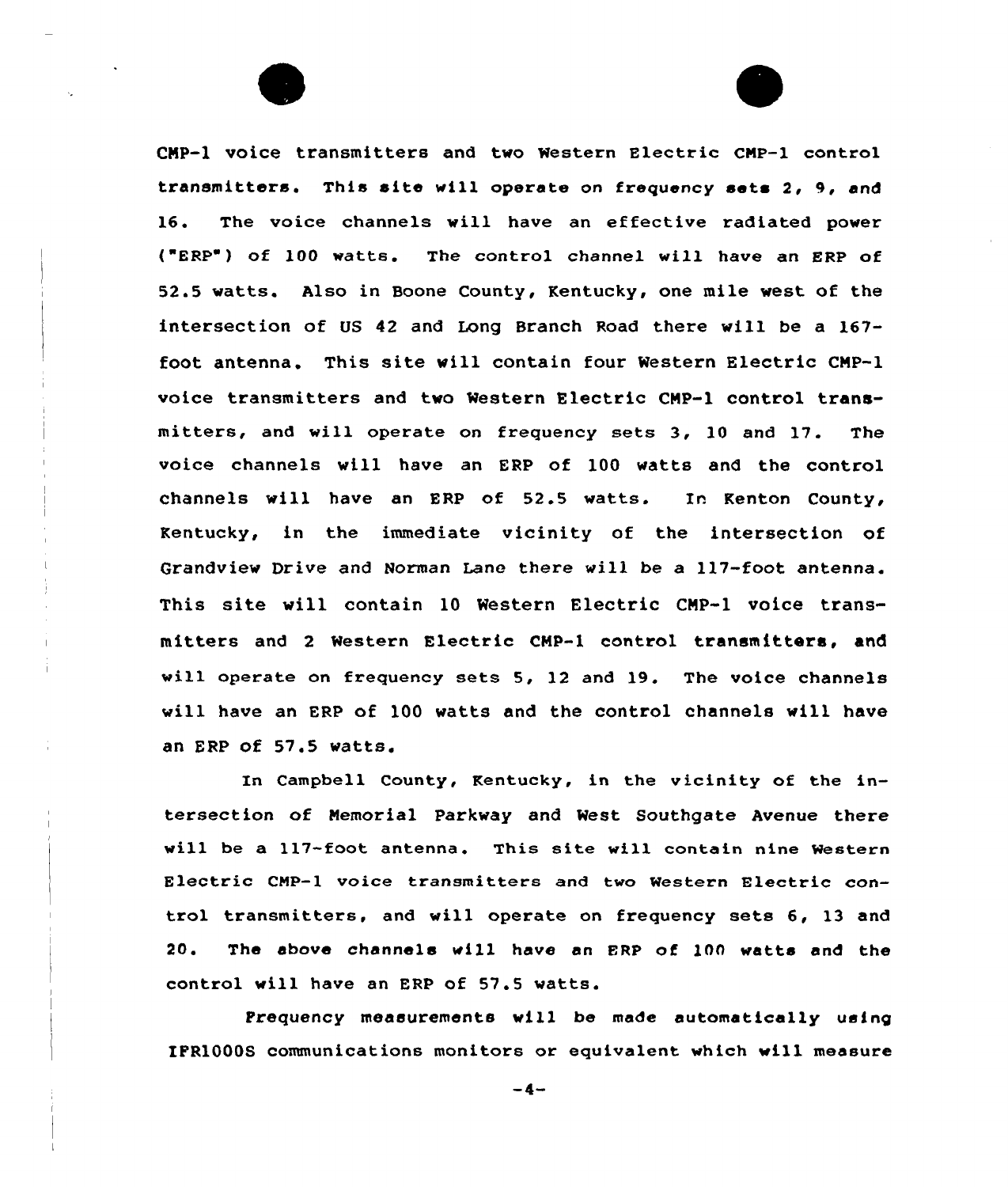the carrier frequency to  $+$  .00005 percent or better. There will be a control point located at 8888 Nest 87th Street, Hickory Hills, Illinois, which vill be manned continuously to maintain a constant surveillance af the Cincinnati/Northern Kentucky system. when there is an equipment malfunction requiring immediate corrections, maintenance personnel will arrive within <sup>2</sup> hours under normal conditions.

The mobile telephone switching office will employ a 1A ESS western Electric switch which is specifically programmed to perform cellular system call processing, maintenance, and call handoff procedures. At the time of the hearing, Cincinnati SNSA was not sure if <sup>a</sup> mobile telephone switching office would be located in Kentucky because of impending access charge decisions.

Cincinnati SNSA limited partnership is formed by Ameritech mobile phone service of Cincinnati, Ine., owning <sup>54</sup> percent of the partnership and being the general partner; and by Cincinnati Bell, Inc., owning 46 percent of the partnership and being the limited partner. Ameritech mobile phone service of Cincinnati, Inc., is a wholly owned subsidiary af Ameritech Mobile Communications, Inc. ( ANCI"), which in turn is a wholly-owned subsidiary of American Information Technologies Corporation ("Ameritech"), which is one of the seven regional holding companies created by the Bell System divestiture process.

Cincinnati SMSA is a subsidiary of the same organization, AMCI, which has had a full scale cellular test system in operation in Chicago, Illinois, for <sup>5</sup> years.

 $-5-$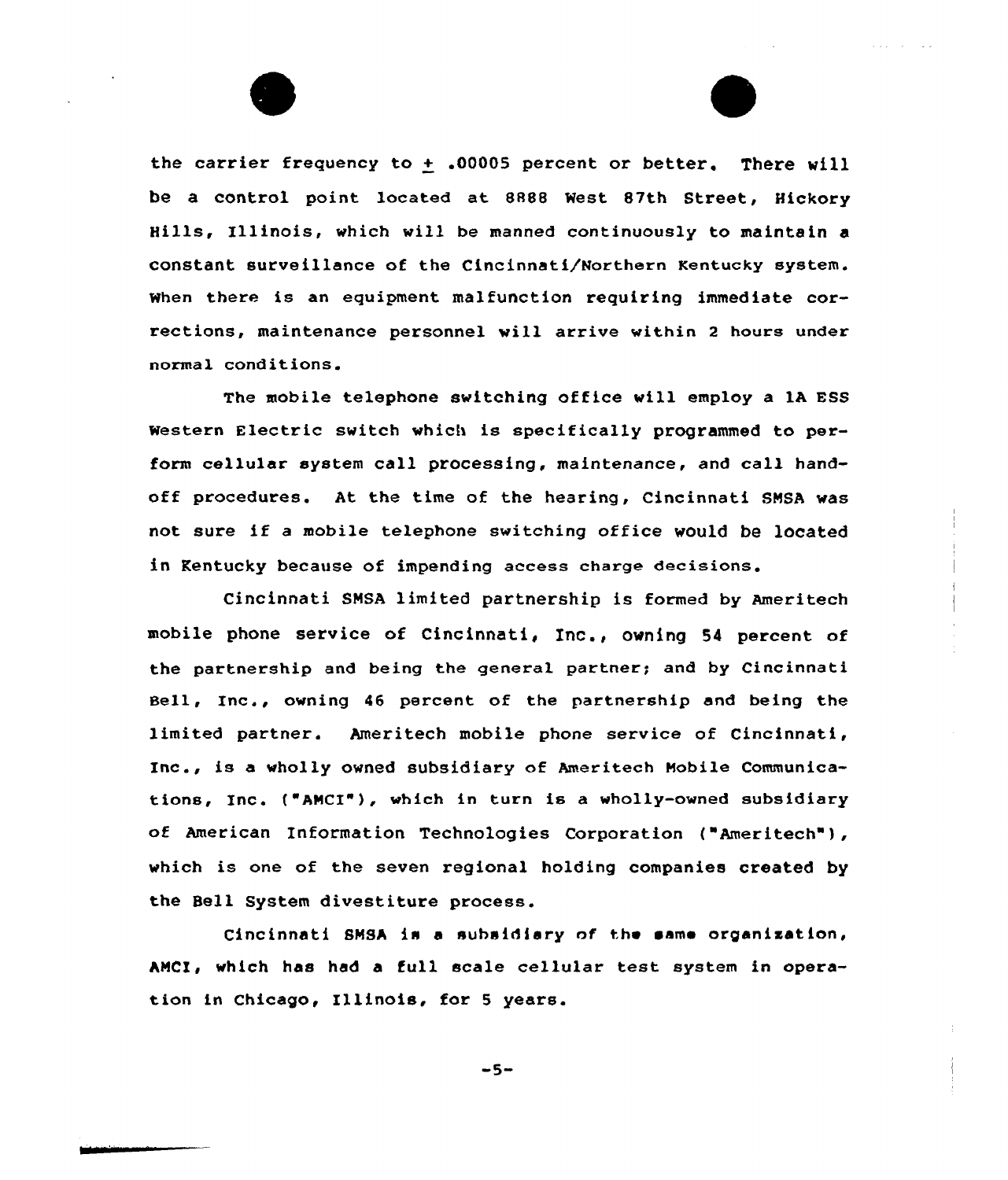The FCC cites numerous examples of need in its Cellular Communications Systems Report and Order, released May 4, 1981. Cellular Communications Systems, 89 F.C.C. 2d (1982), at 94- 95, the FCC states: "[s]tate franchising regulations requiring demonstration of public need for cellular service [are] inappropriate. The FCC also states in <sup>89</sup> F.C.C. 2d <sup>58</sup> (1982) that it is "pre-empting the states with respect to the market structure we have established for cellular services" and that

> any state franchising regulations requiring demon-<br>stration of general public need could adversely affect our frequency allocation scheme by allowing a frequency block to go unused or unduly delaying the implementation of cellular service. (89 F.C.C. 2d at 95, 96.)

The FCC further states in 89 F.C.C. 2d 58, 82 that:

(W] e have alxeady determined need on a nationwide basis and have pre-empted the states from denying state certification based on the number of existing carriexs in the market or the capacity to handle the demand for mobile services.

## FINDINGS AND ORDER

The Commission, having considered the application and evidence of record, and being advised, is of the opinion and finds that:

(1) Cincinnati SMSA's general partner, Ameritech Mobile Phone Service of Cincinnati, Inc., a subsidiary of AMCI is technically capable of providing cellular telephone service;

(2) Cincinnati SMSA is financially capable and ready to begin construction of the necessary facilities required to provide cellular telephone service;

 $-6-$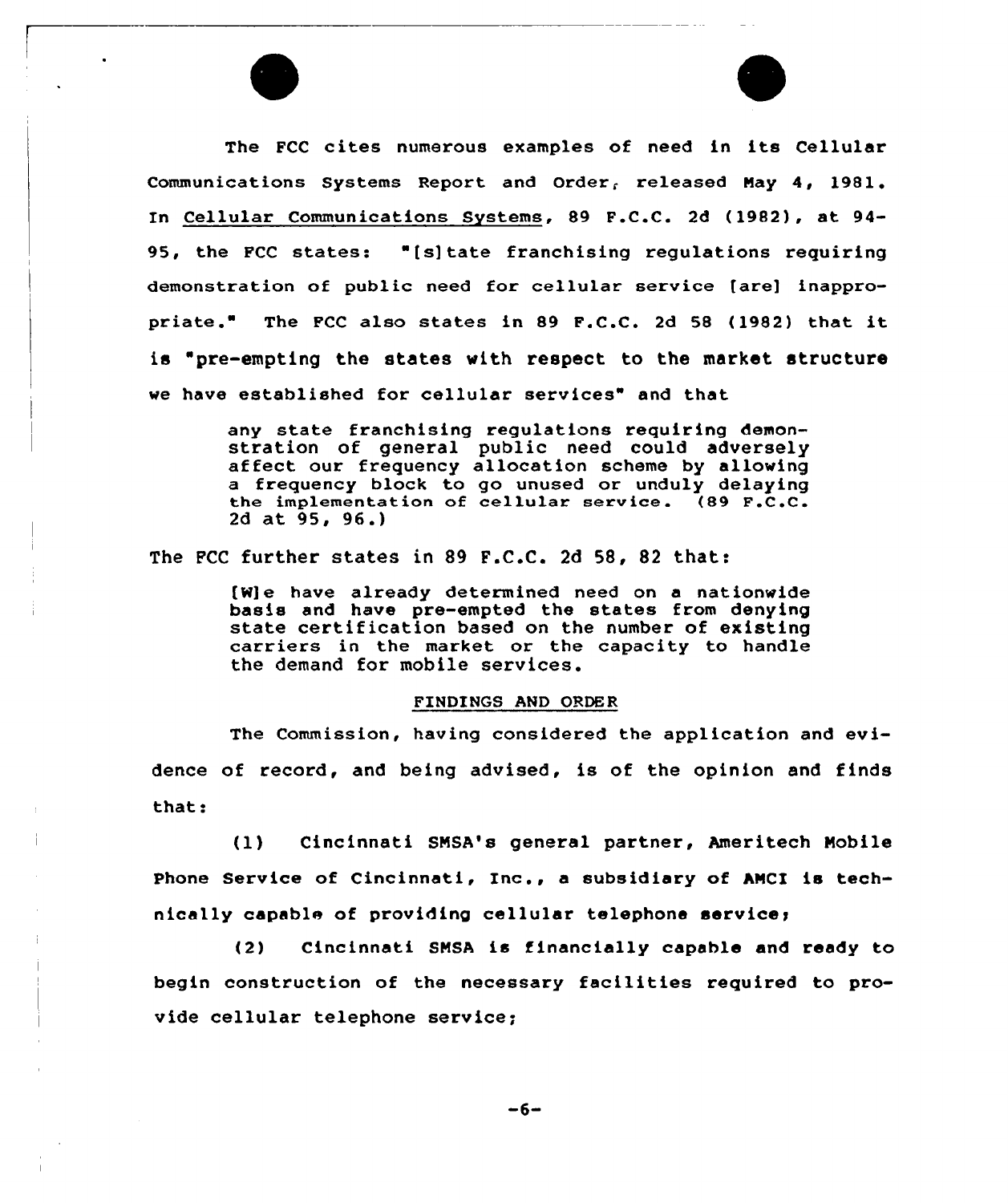(3) Midwest's motion that a certificate of public convenience and necessity should be denied due to the failuxe of Cincinnati SMSA to show public need should be denied since the PCC has pre-empted the states on this issue;

and the state of the same

(4) <sup>A</sup> certificate of public convenience and necessity should be granted;

(5) Cincinnati SHSA's request that its financial documents and transcript of recoxd remain confidential vill be ruled upon in a subsequent Order; and

(6) To avoid the possibility of cross-subsidization, Cincinnati Bell should separately and adequately account for the costs of its regulated and deregulated subsidiaries and should carefully scrutinize overhead and capital costs to assure that cross-subsidization does not occur.

IT IS THEREFORE ORDERED that Midwest's motion to deny Cincinnati SNSA <sup>a</sup> certificate of public convenience be and it hereby is denied.

IT IS FURTHER ORDERED that Cincinnati SMSA be and it hereby is granted a certificate of public convenience and necessity to provide cellular telecommunications service in the counties of Boone, Campbell, Gallatin, and Kenton in Kentucky.

IT IS FURTHER ORDERED that the tariffs filed in Cincinnati SMSA's application containing its rates, rules and regulations be and they hereby are approved, and that copies of these same tariffs shall be filed in the manner prescribed by the Commission 30 days prior to the introduction of the aforementioned service.

$$
-7-
$$